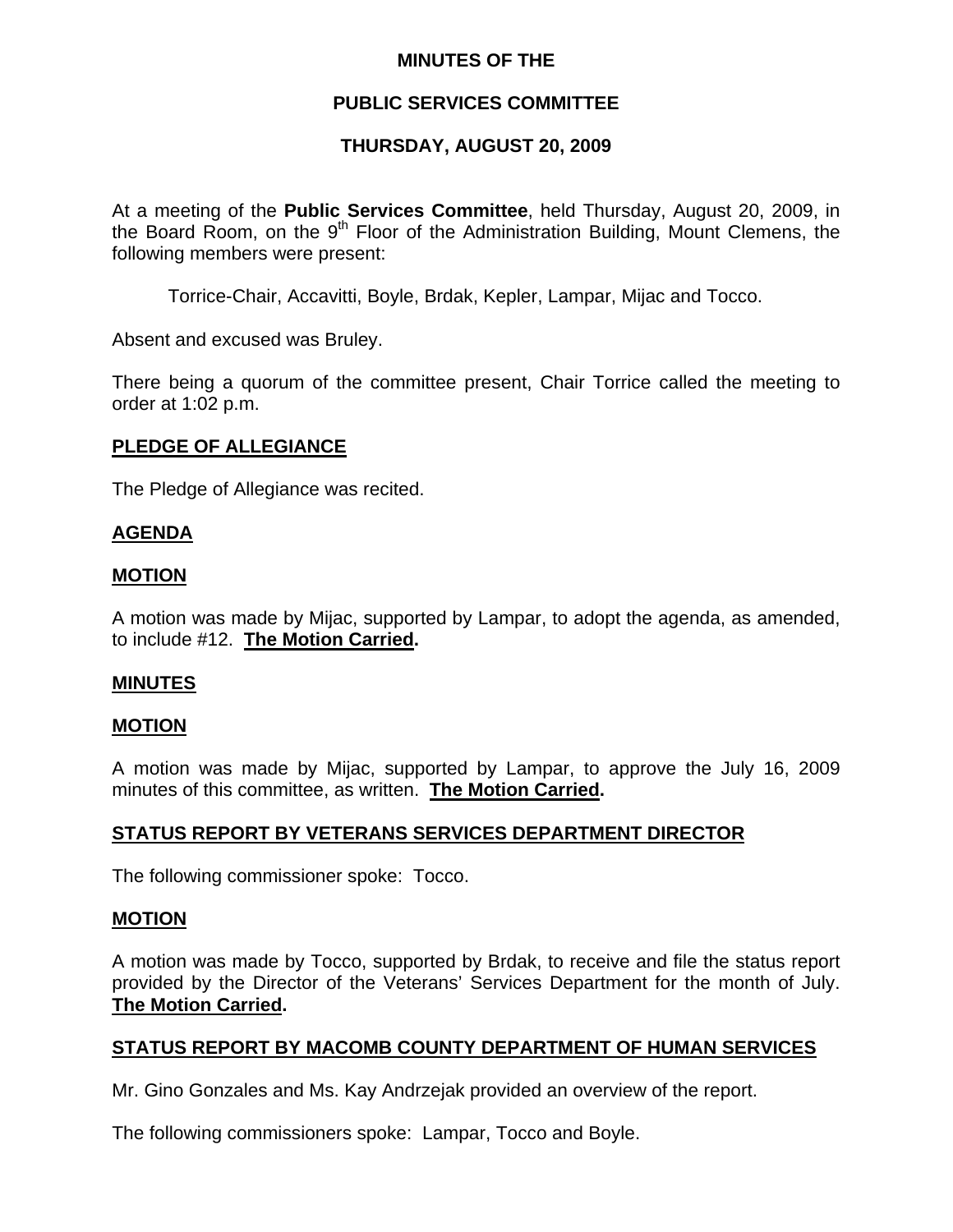### **MOTION**

A motion was made by Boyle, supported by Lampar, to receive and file the Caseload Trend Report submitted by the Department of Human Services. **The Motion Carried.** 

## **AUTHORIZE COMMUNITY SERVICES AGENCY TO SUBMIT THE COMMUNITY SERVICES BLOCK GRANT PLAN FOR 2009-10**

#### **COMMITTEE RECOMMENDATION – MOTION**

A MOTION WAS MADE BY BRDAK, SUPPORTED BY KEPLER, TO RECOMMEND THAT THE BOARD OF COMMISSIONERS AUTHORIZE THE COMMUNITY SERVICES AGENCY TO SUBMIT THE COMMUNITY SERVICE BLOCK GRANT PLAN FOR 2009-10. **THE MOTION CARRIED.** 

### **AUTHORIZE COMMUNITY SERVICES AGENCY TO RECEIVE FEMA/AARA FEDERAL EMERGENCY FOOD AND SHELTER PROGRAM FUNDS FROM UNITED WAY**

### **COMMITTEE RECOMMENDATION – MOTION**

A MOTION WAS MADE BY LAMPAR, SUPPORTED BY KEPLER, TO RECOMMEND THAT THE BOARD OF COMMISSIONERS AUTHORIZE THE COMMUNITY SERVICES AGENCY TO RECEIVE FEMA/AARA FEDERAL EMERGENCY FOOD AND SHELTER PROGRAM FUNDS FROM THE UNITED WAY FOR SOUTHEASTERN MICHIGAN. **THE MOTION CARRIED.** 

## **AUTHORIZE COMMUNITY SERVICES AGENCY TO RECEIVE FUNDS FROM THE MICHIGAN COMMUNITY ACTION AGENCY ASSOCIATION TO SUPPORT MICHIGAN ENROLLS PROGRAM**

#### **COMMITTEE RECOMMENDATION – MOTION**

A MOTION WAS MADE BY KEPLER, SUPPORTED BY LAMPAR, TO RECOMMEND THAT THE BOARD OF COMMISSIONERS AUTHORIZE THE COMMUNITY SERVICES AGENCY TO RECEIVE \$80,496 IN FUNDING FROM THE MICHIGAN COMMUNITY ACTION AGENCY ASSOCIATION TO SUPPORT THE MICHIGAN ENROLLS PROGRAM. **THE MOTION CARRIED.** 

#### **AUTHORIZE COMMUNITY SERVICES AGENCY TO RECEIVE LOW INCOME HOME ENERGY ASSISTANCE PROGRAM FUNDS**

#### **COMMITTEE RECOMMENDATION – MOTION**

A MOTION WAS MADE BY MIJAC, SUPPORTED BY ACCAVITTI, TO RECOMMEND THAT THE BOARD OF COMMISSIONERS AUTHORIZE THE COMMUNITY SERVICES AGENCY TO RECEIVE LOW INCOME HOME ENERGY ASSISTANCE PROGRAM FUNDS. **THE MOTION CARRIED.**